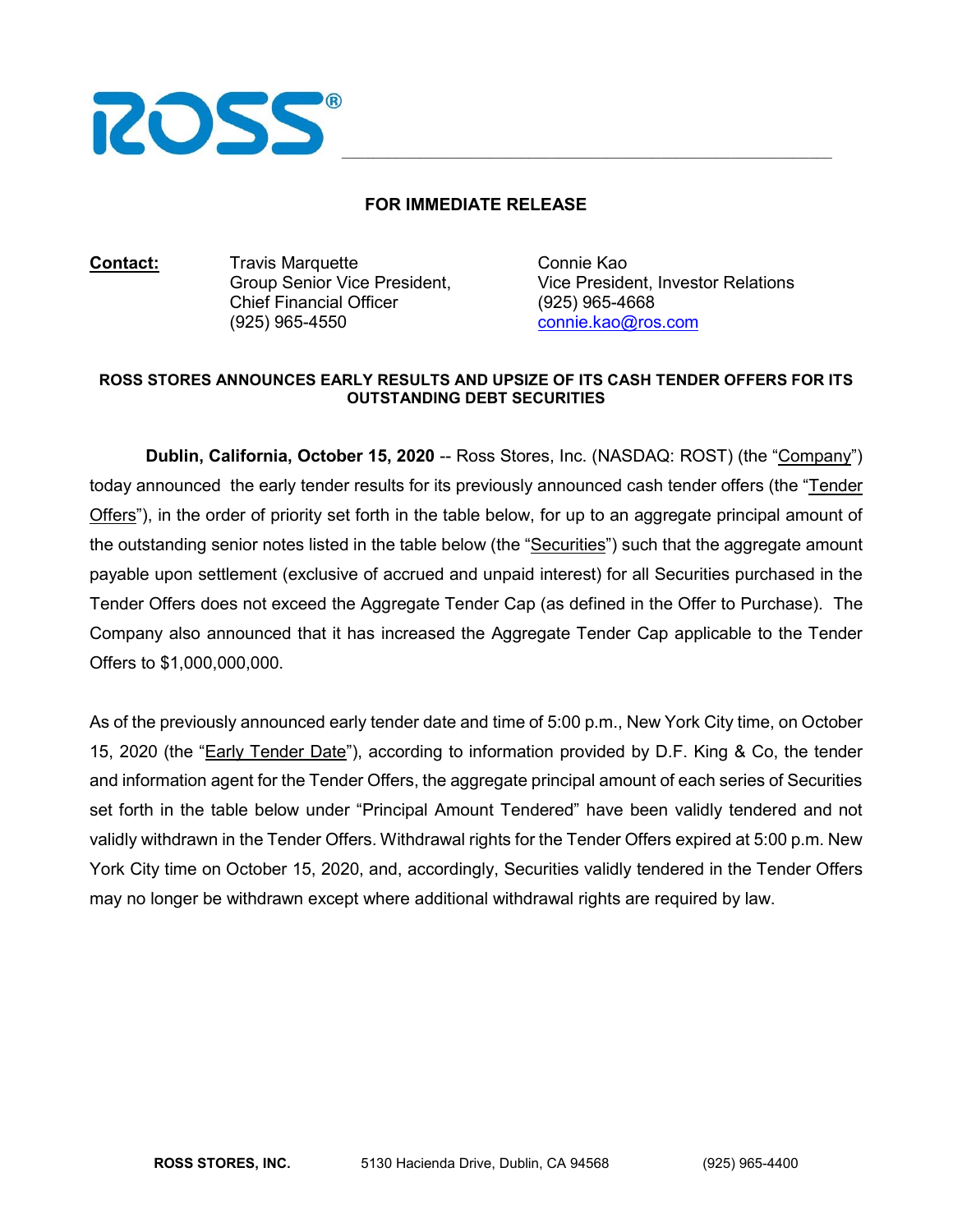| Title of<br><b>Security</b>           | <b>CUSIP</b><br>Number/ ISIN<br><b>Number</b> | Principal<br>Amount<br>Outstanding | Acceptance<br><b>Priority</b><br>Level $(1)$ | U.S.<br>Treasury<br>Reference<br><b>Security</b> | <b>Bloomberg</b><br>Reference<br>Page | Fixed<br><b>Spread</b> | Early<br><b>Tender</b><br>Payment <sup>(2)</sup> | Principal<br><b>Amount</b><br>Tendered | Percent<br><b>Tendered of</b><br>Amount<br>Outstanding |
|---------------------------------------|-----------------------------------------------|------------------------------------|----------------------------------------------|--------------------------------------------------|---------------------------------------|------------------------|--------------------------------------------------|----------------------------------------|--------------------------------------------------------|
| 5.450%<br>Senior<br>Notes due<br>2050 | 778296 AE3 /<br>US778296AE32                  | \$500,000,000                      |                                              | 1.250%<br>UST due<br>5/15/2050                   | FIT <sub>1</sub>                      | $+190$ bps             | \$30                                             | \$350,728,000                          | 70.15%                                                 |
| 4.800%<br>Senior<br>Notes due<br>2030 | 778296 AD5 /<br>US778296AD58                  | \$400,000,000                      | $\overline{2}$                               | 0.625%<br>UST due<br>8/15/2030                   | FIT <sub>1</sub>                      | $+120$ bps             | \$30                                             | \$266,067,000                          | 66.52%                                                 |
| 4.700%<br>Senior<br>Notes due<br>2027 | 778296 AC7 /<br>US778296AC75                  | \$400,000,000                      | 3                                            | 0.375%<br>UST due<br>9/30/2027                   | FIT <sub>1</sub>                      | $+100$ bps             | \$30                                             | \$193,654,000                          | 48.41%                                                 |
| 4.600%<br>Senior<br>Notes due<br>2025 | 778296 AB9 /<br>US778296AB92                  | \$700,000,000                      | 4                                            | 0.250%<br>UST due<br>9/30/2025                   | FIT <sub>1</sub>                      | $+60$ bps              | \$30                                             | \$369,798,000                          | 52.83%                                                 |
| 3.375%<br>Senior<br>Notes due<br>2024 | 778296 AA1 /<br>US778296AA10                  | \$250,000,000                      | 5                                            | 0.250%<br>UST due<br>9/30/2025                   | FIT <sub>1</sub>                      | $+50$ bps              | \$30                                             | \$88,631,000                           | 35.45%                                                 |

(1) The offer with respect to the Securities is subject to the Aggregate Tender Cap. The Company will purchase up to the Aggregate Tender Cap of its Securities, subject to the Acceptance Priority Levels as set forth in the table above (each, an "Acceptance Priority Level"). The Company reserves the right, but is under no obligation, to increase the Aggregate Tender Cap at any time, including on or after October 16, 2020, subject to applicable law.

(2) Per \$1,000 principal amount.

The Tender Offers are being made pursuant to an offer to purchase, dated October 1, 2020 (as it may be amended or supplemented from time to time, the "Offer to Purchase"), which sets forth the terms and conditions of the Tender Offers. The Tender Offers will expire at 11:59 p.m., New York City time, on October 29, 2020, or, in each case, any other date and time to which the Company extends the applicable Tender Offer (such date and time, as it may be extended with respect to a Tender Offer, the applicable "Expiration Date"), unless earlier terminated.

The applicable consideration (the "Total Consideration") offered per \$1,000 principal amount of each series of Securities validly tendered and accepted for purchase pursuant to the applicable Tender Offer will be determined in the manner described in the Offer to Purchase by reference to the applicable "Fixed Spread" for such series of Securities specified in the table above plus the applicable yield based on the bid-side price of the applicable "U.S. Treasury Reference Security" specified in the table above as quoted on the applicable Bloomberg Reference Page specified in the table above at 10:00 a.m. New York City time on October 16, 2020. The Company expects to issue a press release on October 16, 2020 to announce the Reference Yield (as defined in the Offer to Purchase) for each series of Securities that will be used in determining the Total Consideration payable in connection with the Tender Offers.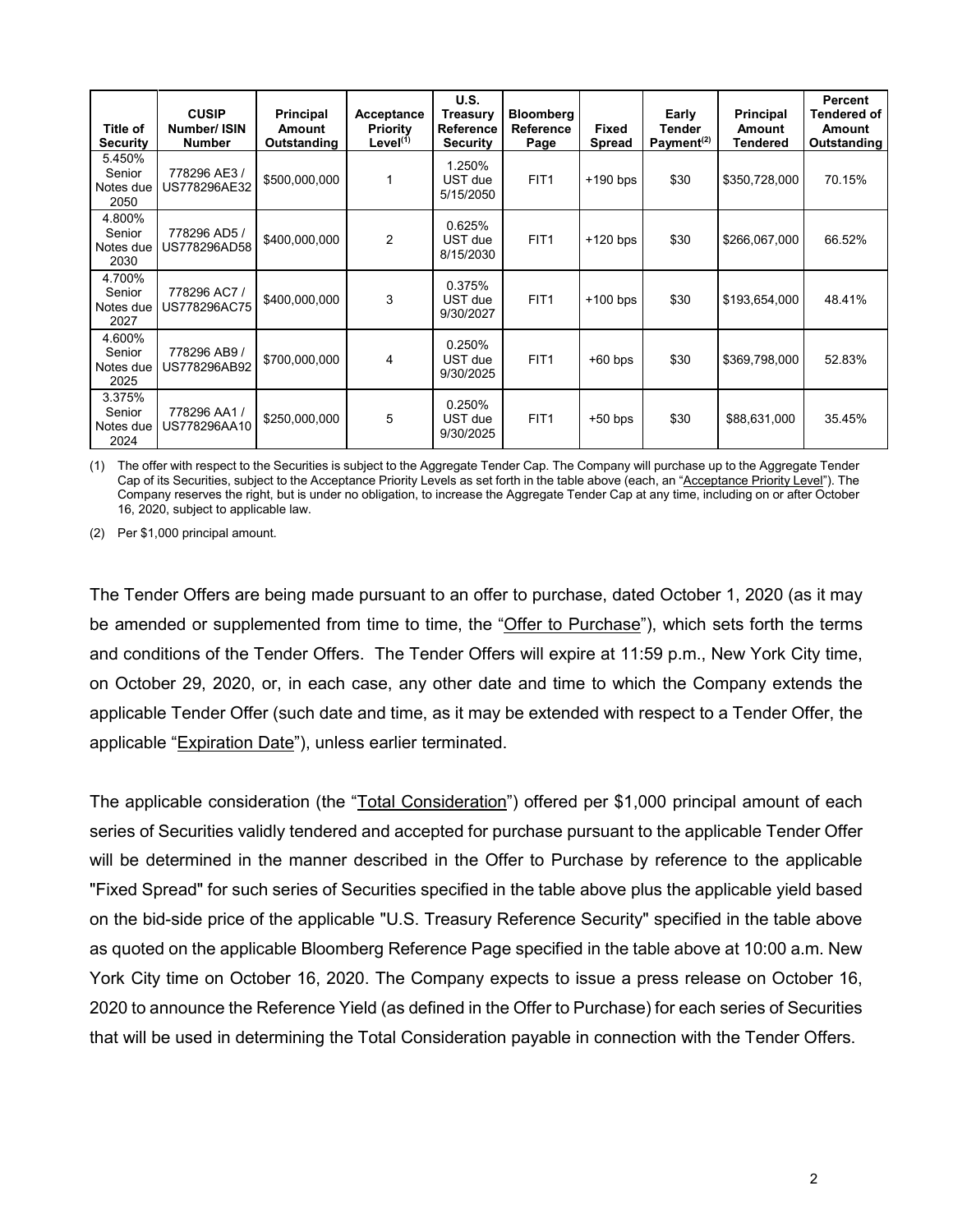The settlement date for the Securities that are validly tendered at or prior to the Early Tender Date is expected to occur prior to the Expiration Date of the Tender Offers. The Company reserves the right, in its sole discretion, to make payment for Securities that are validly tendered at or prior to the Early Tender Date on any date following the Early Tender Date and prior to the Expiration Date, assuming the conditions to the satisfaction of the Tender Offers, including the financing condition (which is specified in the Offer to Purchase), are satisfied or waived (such date, the "Early Settlement Date"). If the Company exercises this right, it will announce the Early Settlement Date, the Total Consideration payable for each series and the proration rate applicable for each series by press release at least two business days prior to such Early Settlement Date.

The Company's obligation to accept for payment and to pay for the Securities validly tendered in the Tender Offers is not subject to any minimum tender condition, but is subject to the satisfaction or waiver of the conditions described in the Offer to Purchase, including the financing condition that the Company shall have received after October 1, 2020, proceeds from one or more offerings of senior notes by the Company and/or its subsidiaries which will provide the Company with an amount of funds that is sufficient to fund the purchase price of all Securities that would be accepted for payment in the Tender Offers, assuming the Tender Offers are fully subscribed. The Company reserves the right, subject to applicable law, to: (i) waive any and all conditions to the Tender Offers; (ii) extend or terminate the Tender Offers; (iii) increase or decrease the Aggregate Tender Cap; or (iv) otherwise amend the Tender Offers in any respect.

## **Information Relating to the Tender Offers**

J.P. Morgan and BofA Securities are the dealer managers (the "Dealer Managers") for the Tender Offers. Investors with questions regarding the Tender Offers may contact J.P. Morgan at (866) 834- 4666 (toll-free) or (212) 834-3424 (collect) and BofA Securities at (980) 387-3907 (collect). D.F. King & Co., Inc. is the tender and information agent for the Tender Offers (the "Tender and Information Agent"). Investors with requests for copies of the Offer to Purchase may contact D.F. King & Co. by calling toll-free at (800) 848-2998 (bankers and brokers can call collect at (212) 269-5550).

None of the Company, its affiliates, their respective boards of directors, the Dealer Managers, the Tender and Information Agent or the trustee with respect to any series of Securities is making any recommendation as to whether holders should tender any Securities in response to any of the Tender Offers, and neither the Company nor any such other person has authorized any person to make any such recommendation. Holders of Securities must make their own decision as to whether to tender any of their Securities, and, if so, the principal amount of Securities to tender.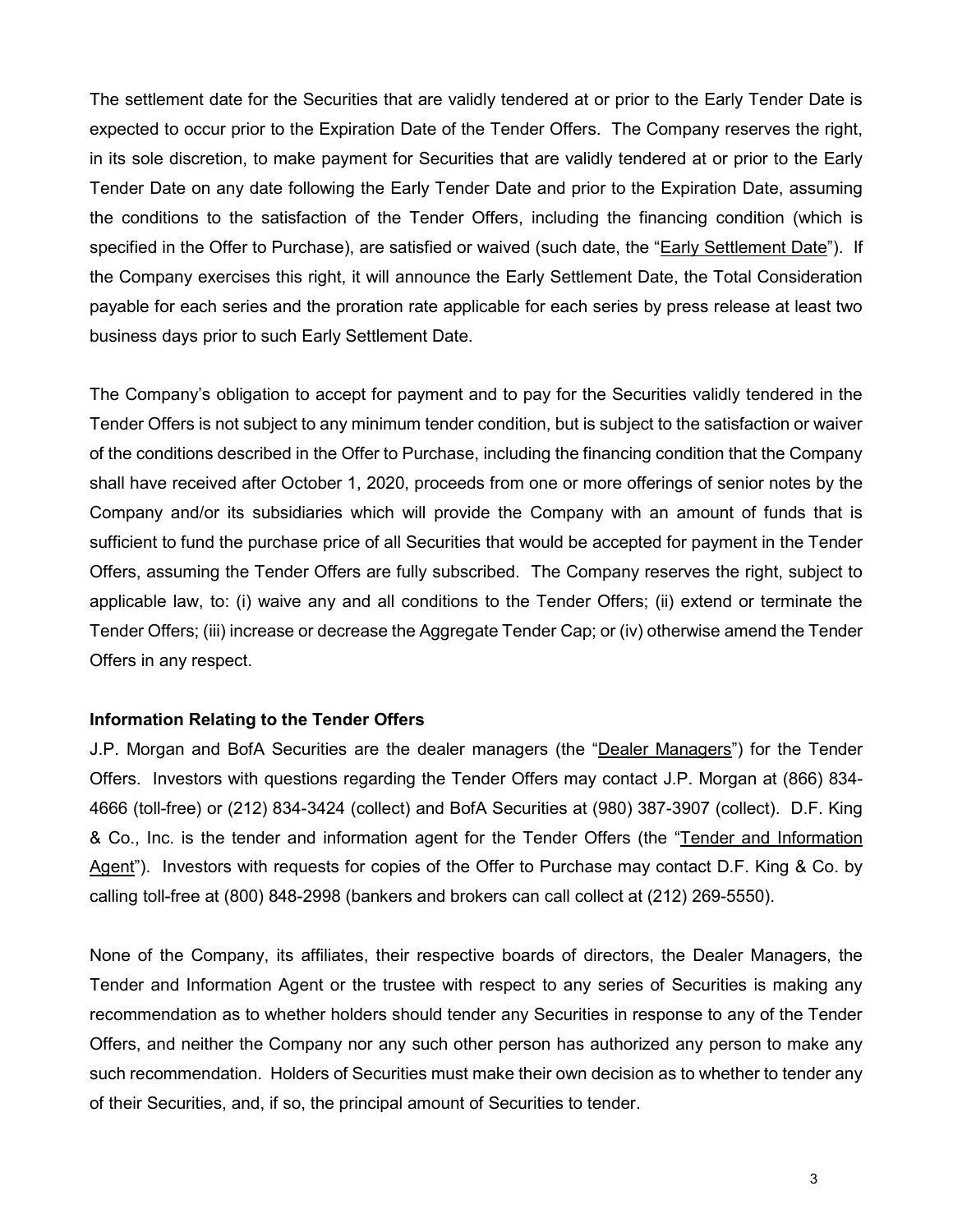This press release shall not constitute an offer to sell, a solicitation to buy or an offer to purchase or sell any securities. The Tender Offers are being made only pursuant to the Offer to Purchase and only in such jurisdictions as is permitted under applicable law.

The full details of the Tender Offers, including complete instructions on how to tender Securities, are included in the Offer to Purchase. The Offer to Purchase, including materials incorporated by reference therein, contains important information that should be read by holders of Securities before making a decision to tender any Securities. Copies of the Offer to Purchase are available for download from D.F. King & Co., Inc.'s website at [www.dfking.com/rost](http://www.dfking.com/rost) or can be obtained from D.F. King & Co., Inc., free of charge, by calling the phone numbers set forth above.

## **About the Company**

Ross Stores, Inc. is an S&P 500, Fortune 500, and NASDAQ 100 (ROST) company headquartered in Dublin, California, with fiscal 2019 revenues of \$16.0 billion. As of August 1, 2020, the Company operates Ross Dress for Less® ("Ross"), the largest off-price apparel and home fashion chain in the United States with 1,566 locations in 39 states, the District of Columbia, and Guam. Ross offers firstquality, in-season, name brand and designer apparel, accessories, footwear, and home fashions for the entire family at savings of 20% to 60% off department and specialty store regular prices every day. The Company also operates 266 dd's DISCOUNTS® in 20 states that feature a more moderately-priced assortment of first-quality, in-season, name brand apparel, accessories, footwear, and home fashions for the entire family at savings of 20% to 70% off moderate department and discount store regular prices every day.